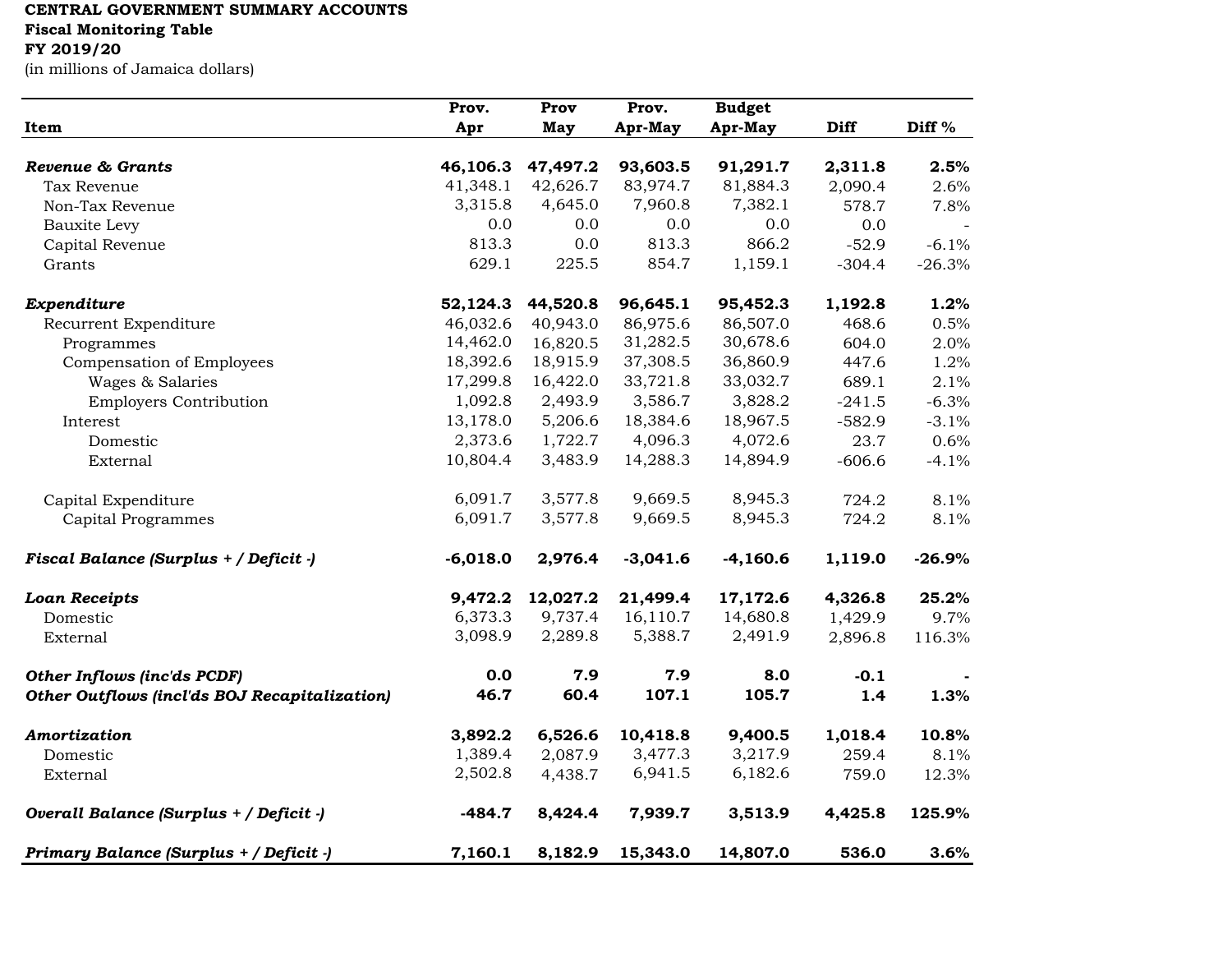## **DETAILS OF REVENUE**

## **FY 2019/20**

(in millions of Jamaica dollars)

|                             | Prov.    | Prov              | Prov.    | <b>Budget</b> |             |                   |
|-----------------------------|----------|-------------------|----------|---------------|-------------|-------------------|
| Item                        | Apr      | May               | Apr-May  | Apr-May       | <b>Diff</b> | Diff <sup>%</sup> |
| Revenue & Grants            |          | 46,106.3 47,497.2 | 93,603.5 | 91,291.7      | 2,311.8     | 2.5%              |
| Tax Revenue                 | 41,348.1 | 42,626.7          | 83,974.7 | 81,884.3      | 2,090.4     | 2.6%              |
| Income and profits          | 7,437.1  | 6,854.0           | 14,291.1 | 15,886.2      | $-1,595.0$  | $-10.0\%$         |
| Bauxite/alumina             | 0.0      | 0.0               | 0.0      | 0.0           | 0.0         | $0.0\%$           |
| Other companies             | 903.0    | 1,148.1           | 2,051.1  | 2,174.0       | $-122.9$    | $-5.7%$           |
| <b>PAYE</b>                 | 4966.7   | 4,943.7           | 9,910.4  | 10,659.0      | $-748.6$    | $-7.0%$           |
| Tax on dividend             | 145.1    | 55.4              | 200.4    | 210.8         | $-10.4$     | $-4.9%$           |
| Other individuals           | 326.1    | 238.8             | 564.9    | 572.5         | $-7.6$      | $-1.3%$           |
| Tax on interest             | 1096.3   | 468.0             | 1,564.3  | 2,269.8       | $-705.6$    | $-31.1%$          |
| Production and consumption  | 17,250.9 | 17,135.7          | 34,386.6 | 32,190.1      | 2,196.5     | 6.8%              |
| <b>MBT</b>                  | 28.3     | 33.1              | 61.4     | 0.0           | 61.4        |                   |
| <b>SCT</b>                  | 2,703.0  | 2,616.2           | 5,319.2  | 4,812.5       | 506.8       | 10.5%             |
| Environmental Levy          | 118.3    | 17.2              | 135.5    | 125.0         | 10.5        | 8.4%              |
| Motor vehicle licenses      | 378.3    | 390.9             | 769.2    | 694.7         | 74.5        | 10.7%             |
| Other licenses              | 519.7    | 81.2              | 600.9    | 300.3         | 300.6       | 100.1%            |
| Quarry Tax                  | 2.9      | 18.4              | 21.3     | 10.8          | 10.5        | 97.7%             |
| Betting, gaming and lottery | 568.1    | 476.1             | 1,044.2  | 888.8         | 155.4       | 17.5%             |
| Accomodation Tax            | 265.7    | 215.2             | 480.9    | 476.2         | 4.7         | 1.0%              |
| Education tax               | 2,551.1  | 2,487.0           | 5,038.1  | 5,138.2       | $-100.2$    | $-1.9%$           |
| Telephone Call Tax          | 270.7    | 269.2             | 539.9    | 372.0         | 167.9       | 45.2%             |
| Contractors levy            | 263.8    | 204.8             | 468.6    | 461.9         | 6.6         | 1.4%              |
| GCT (Local)                 | 9,232.1  | 9,857.8           | 19,089.9 | 18,058.9      | 1,031.0     | 5.7%              |
| Stamp Duty (Local)          | 348.9    | 468.6             | 817.5    | 850.7         | $-33.3$     | $-3.9%$           |
| <b>International Trade</b>  | 16,660.1 | 18,636.9          | 35,297.0 | 33,808.1      | 1,489.0     | 4.4%              |
| Custom Duty                 | 3,510.7  | 4,015.0           | 7,525.7  | 7,093.1       | 432.6       | 6.1%              |
| <b>Stamp Duty</b>           | 229.4    | 281.4             | 510.8    | 398.0         | 112.8       | 28.3%             |
| <b>Travel Tax</b>           | 1,972.2  | 1,867.1           | 3,839.3  | 3,595.5       | 243.9       | 6.8%              |
| GCT (Imports)               | 7,362.4  | 8,442.4           | 15,804.8 | 14,874.1      | 930.8       | 6.3%              |
| SCT (imports)               | 3,330.5  | 3,703.9           | 7,034.4  | 7,304.4       | $-270.0$    | $-3.7%$           |
| Environmental Levy          | 254.9    | 327.1             | 582.0    | 543.0         | 39.0        | 7.2%              |
| Non-Tax                     | 3,315.8  | 4,645.0           | 7,960.8  | 7,382.1       | 578.7       | 7.8%              |
| <b>Bauxite Levy</b>         | 0.0      | 0.0               | 0.0      | 0.0           | 0.0         |                   |
| Capital                     | 813.3    | 0.0               | 813.3    | 866.2         | $-52.9$     | $-6.1%$           |